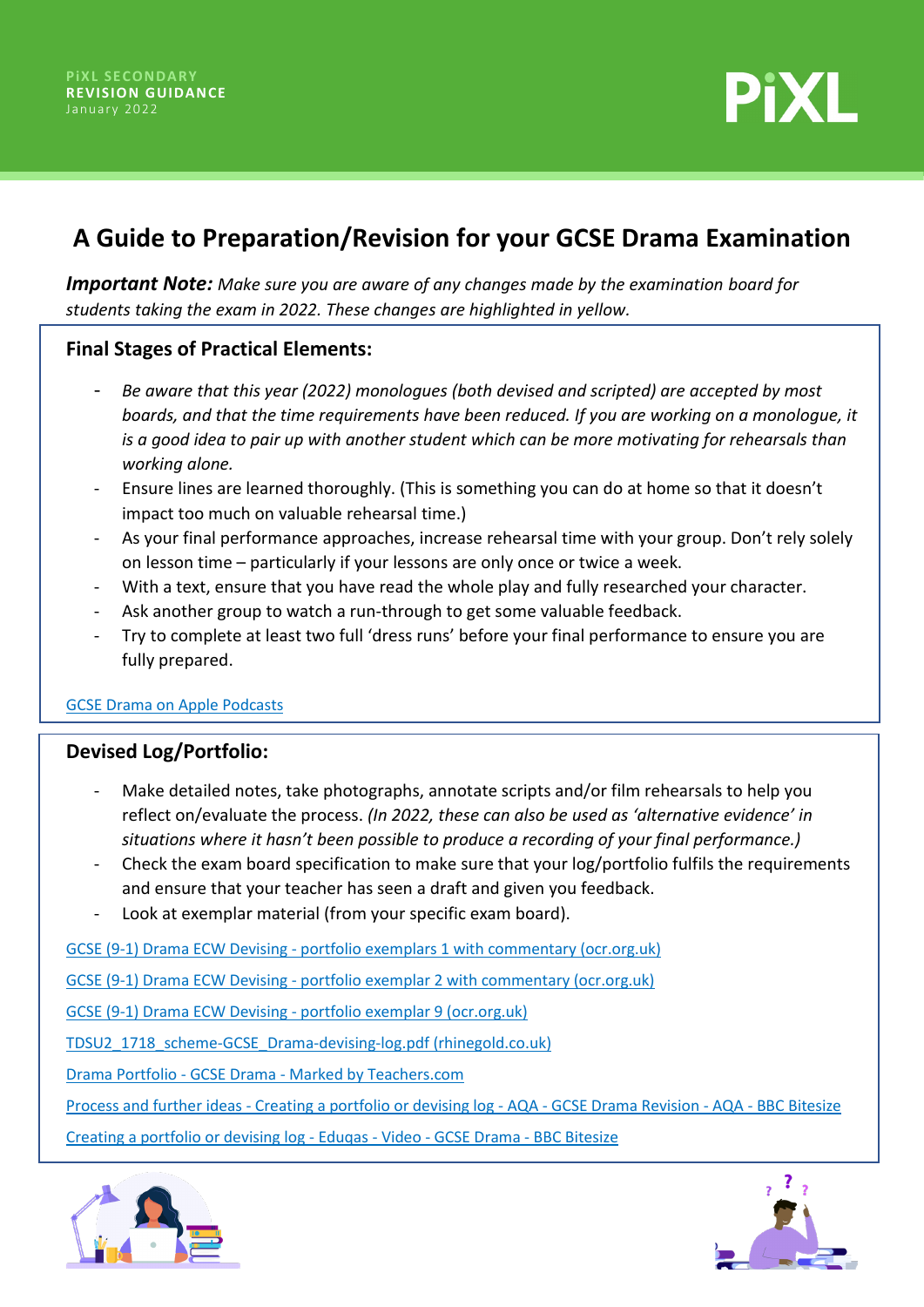**PiXL** 

### **Written Paper:**

# **Theatre Roles/Terminology**

- Use flash cards to test yourself and/or each other.
- To consolidate correct use of stage directions, use these consistently in rehearsals, both vocally and when annotating a text or answering written exam questions.

[Theatre roles - AQA - Video - GCSE Drama - BBC Bitesize](https://www.bbc.co.uk/bitesize/guides/zhx3pg8/video) 

<https://www.aqa.org.uk/resources/drama-and-performing-arts/gcse/drama/teach/subject-specific-vocabulary>

[GCSE\\_DRAMA\\_\\_Year\\_10\\_Task\\_3-Theatre\\_roles\\_and\\_terminology\\_task\\_sheets.pdf \(schudio.com\)](https://files.schudio.com/durhamjohnston/files/documents/GCSE_DRAMA__Year_10_Task_3-Theatre_roles_and_terminology_task_sheets.pdf)

# **Study of Set Text:**

- As well as reading the text and performing extracts, watch as many versions as possible, e.g. live and filmed performances, videos, YouTube etc.
- Attempt practise questions from past papers but working under timed conditions. Ask your teacher to mark your attempts and offer feedback.
- Read exam reports from previous years to gain a clear idea of what is required (and what isn't!)
- Read exemplar answers provided by your examination board.
- Create 'pen portraits' of the main characters with ideas on how you might use your face, voice, body movement and gesture to portray them at key moments during the play.
- Create your own 'actors vocabulary page' listing different ways of describing how you can move/change your voice/face/body to put across moods, emotions, relationships etc. and add to it as you think of new ideas (as this can be difficult under the pressure of time).
- Show you are aware of the correct terminology for stage directions in exam answers. This will also save you time e.g. 'I would move briskly DSR' is much quicker than 'I would move to my far right and close to the audience.'

*In 2022, you will be informed of the chosen extracts to be included in the paper and this should help with targeted revision. However, you do still need to study the remainder of the play. You will also be informed which technical aspects (e.g. sound, lighting,) will be asked for.*

[https://revisionworld.com/a2-level-level-revision/drama-gcse-level/studying-drama/drama-gcse-past](https://revisionworld.com/a2-level-level-revision/drama-gcse-level/studying-drama/drama-gcse-past-papers/aqa-gcse-drama-past-papers)[papers/aqa-gcse-drama-past-papers;](https://revisionworld.com/a2-level-level-revision/drama-gcse-level/studying-drama/drama-gcse-past-papers/aqa-gcse-drama-past-papers) [GCSE drama revision resources | Tes](https://www.tes.com/teaching-resources/gcse-exam-revision/drama)

[GCSE Drama exams and revision: AQA explains what you need to do | The Student Room](https://www.thestudentroom.co.uk/revision/aqa/gcse-drama-exams-and-revision-aqa-explains-what-you-need-to-do)